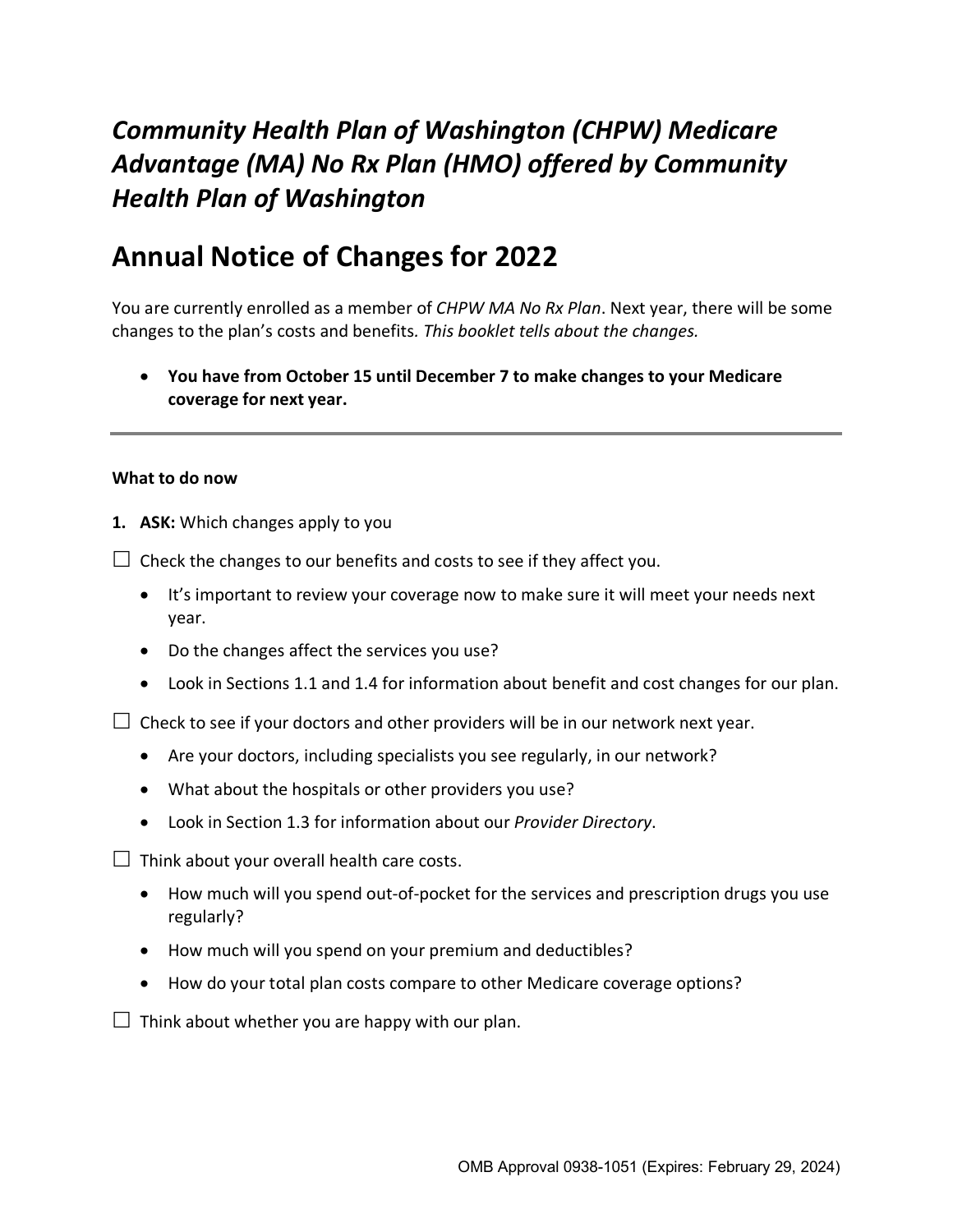**2. COMPARE:** Learn about other plan choices

 $\Box$  Check coverage and costs of plans in your area.

- Use the personalized search feature on the Medicare Plan Finder at [medicare.gov/plan-compare](http://www.medicare.gov/plan-compare) website.
- Review the list in the back of your *Medicare & You 2022* handbook.
- Look in Section 2.2 to learn more about your choices.

 $\Box$  Once you narrow your choice to a preferred plan, confirm your costs and coverage on the plan's website.

- **3. CHOOSE:** Decide whether you want to change your plan
	- If you don't join another plan by December 7, 2021, you will be enrolled in *CHPW MA No Rx Plan.*
	- To change to a **different plan** that may better meet your needs, you can switch plans between October 15 and December 7.
- **4. ENROLL:** To change plans, join a plan between **October 15** and **December 7, 2021**
	- If you don't join another plan by **December 7, 2021**, you will be enrolled in *CHPW MA No Rx Plan.*
	- If you join another plan by **December 7, 2021**, your new coverage will start on **January 1, 2022.** You will be automatically disenrolled from your current plan.

## **Additional Resources**

- Please contact our Customer Service number at 1-800-942-0247 for additional information. (TTY users should call 711.) Hours are 8:00 a.m. to 8:00 p.m., 7 days a week.
- Customer Service has free language interpreter services available for non-English speakers (phone numbers are in Section 6.1 of this booklet).
- You can ask for this information in alternative formats such as Braille, large print, or audio.
- **Coverage under this Plan qualifies as Qualifying Health Coverage (QHC)** and satisfies the Patient Protection and Affordable Care Act's (ACA) individual shared responsibility requirement. Please visit the Internal Revenue Service (IRS) website at [irs.gov/Affordable-Care-Act/Individuals-and-Families](http://www.irs.gov/Affordable-Care-Act/Individuals-and-Families) for more information.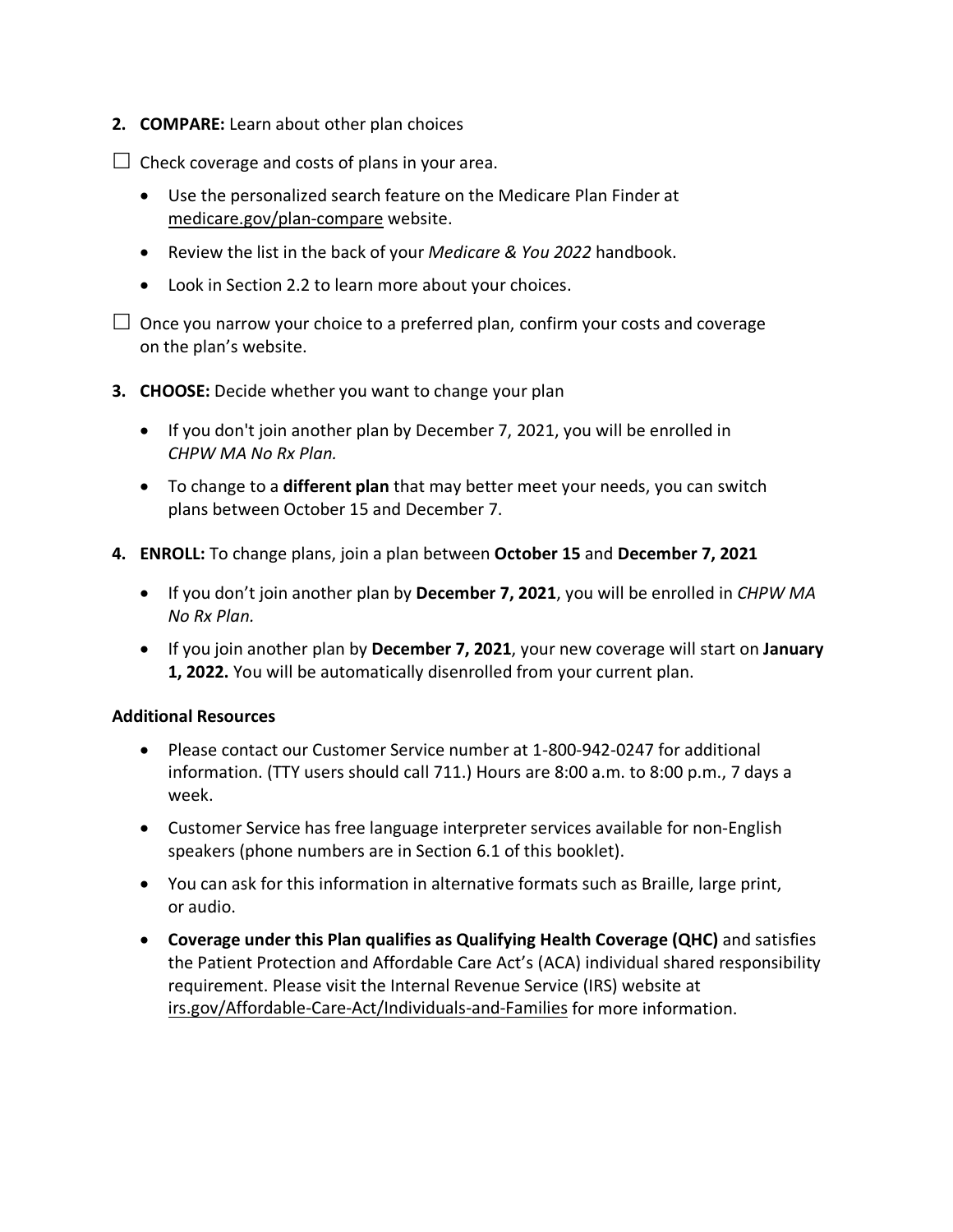## **About** *CHPW MA No Rx Plan*

- *Community Health Plan of Washington is an HMO plan with a Medicare contract. Enrollment in Community Health Plan of Washington depends on contract renewal.*
- When this booklet says "we," "us," or "our," it means *Community Health Plan of Washington*. When it says "plan" or "our plan," it means *CHPW MA No Rx Plan*.

H5826\_MK365\_ANOC\_No\_Rx\_09\_2022\_M File & Use 08242021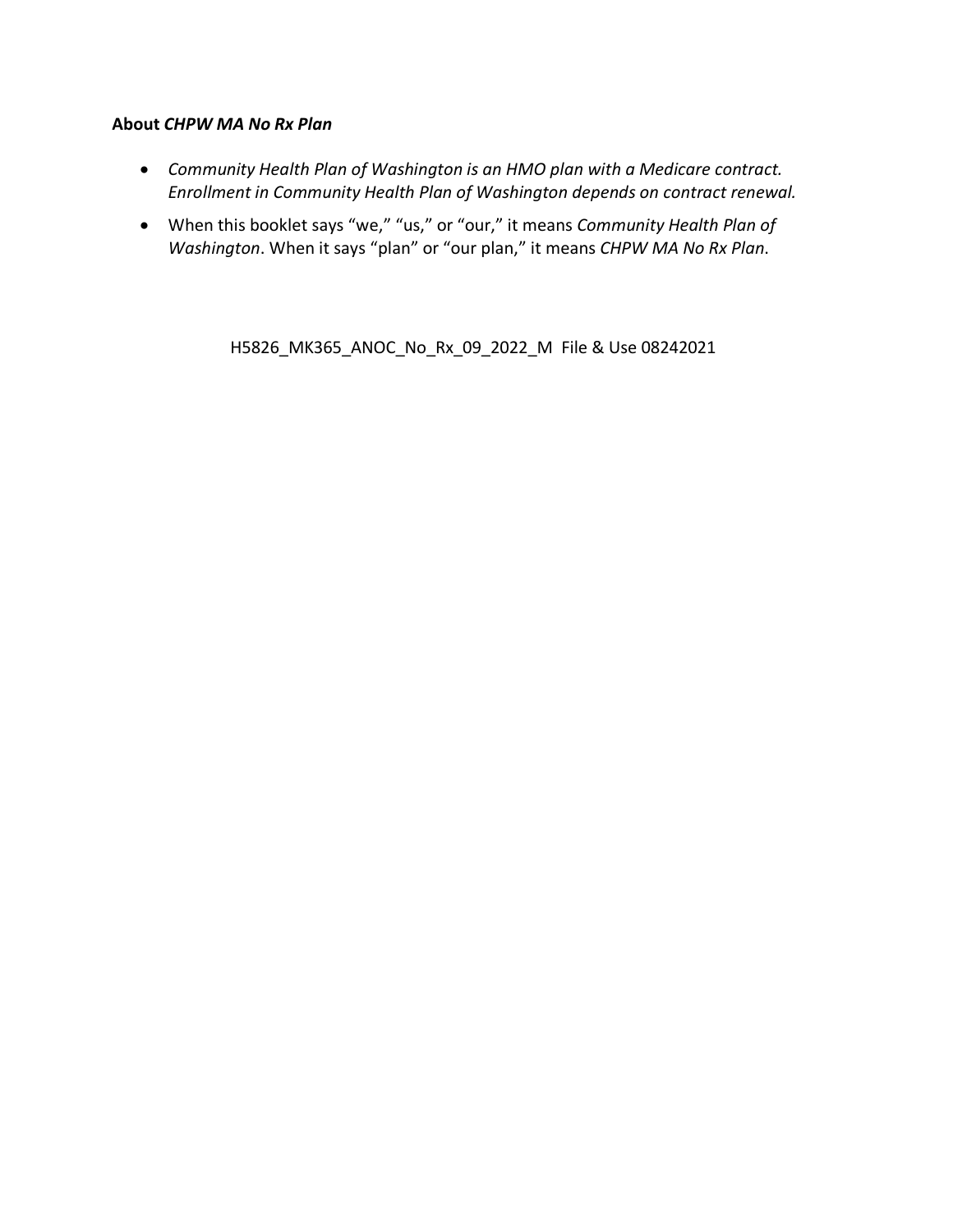# **Summary of Important Costs for 2022**

The table below compares the 2021 costs and 2022 costs for *CHPW MA No Rx Plan* in several important areas. **Please note this is only a summary of changes**. A copy of the *Evidence of Coverage* is located on our website at *medicare.chpw.org/*. You may also call Customer Service to ask us to mail you an *Evidence of Coverage*.

| Cost                                                                                                                                            | 2021 (this year)                        | 2022 (next year) |
|-------------------------------------------------------------------------------------------------------------------------------------------------|-----------------------------------------|------------------|
| <b>Monthly plan premium</b>                                                                                                                     | \$0                                     | No change        |
| Maximum out-of-pocket amount<br>This is the most you will pay<br>out-of-pocket for your covered Part A<br>and Part B services.                  | \$6,700                                 | No change        |
| (See Section 1.2 for details)                                                                                                                   |                                         |                  |
| <b>Doctor office visits</b>                                                                                                                     | Primary care visits:<br>\$0 per visit   | No change        |
|                                                                                                                                                 | Specialist visits:<br>\$40 per visit    |                  |
| <b>Inpatient hospital stays</b><br>Includes inpatient acute, inpatient                                                                          | For Medicare-covered<br>hospital stays: | No change        |
| rehabilitation, long-term care hospitals<br>and other types of inpatient hospital<br>services. Inpatient hospital care starts                   | • \$450 copay per day, days<br>$1 - 4$  |                  |
| the day you are formally admitted to the<br>hospital with a doctor's order. The day<br>before you are discharged is your last<br>inpatient day. | • \$0 copay per day,<br>days 5-90       |                  |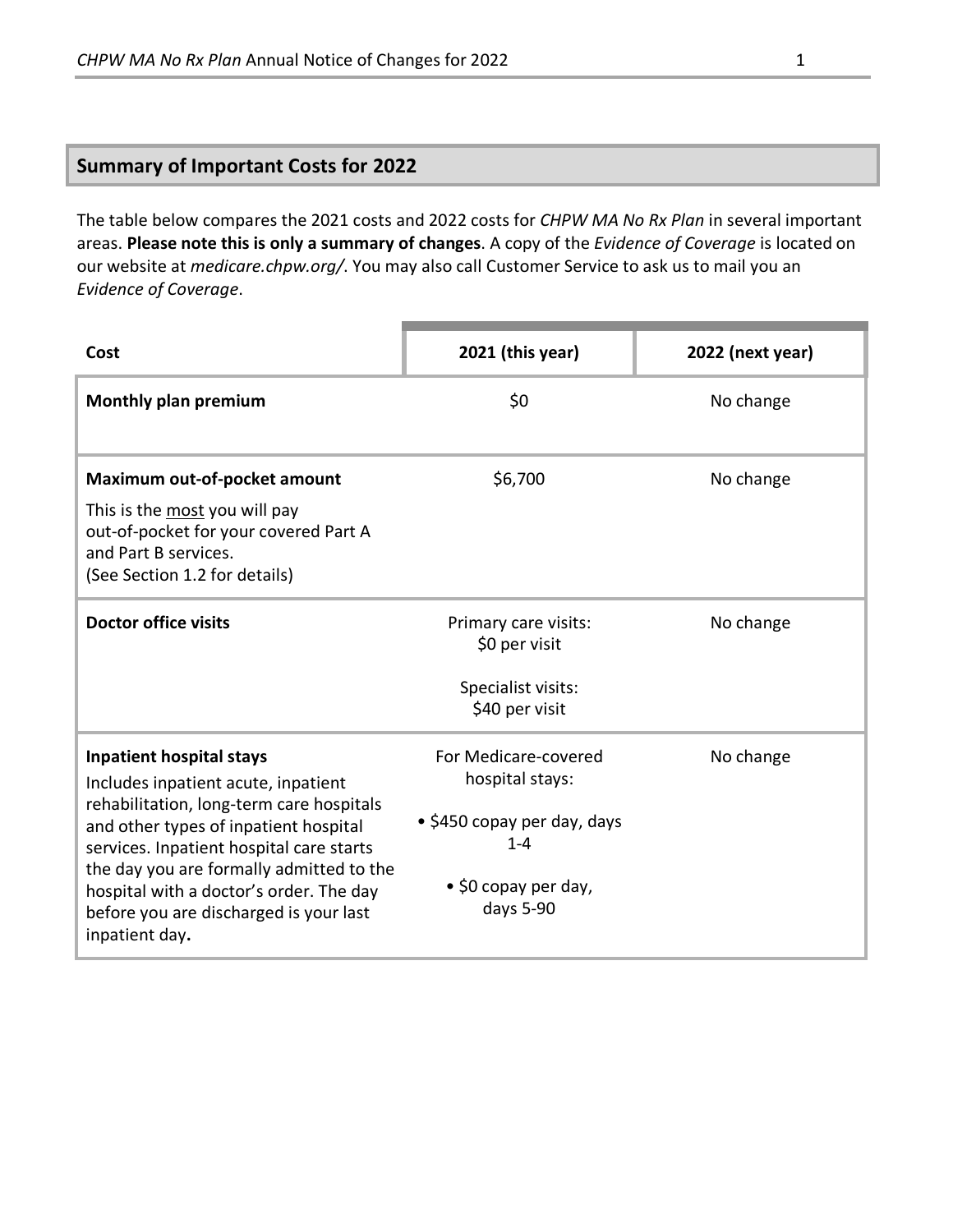# *Annual Notice of Changes* **for 2022 Table of Contents**

| <b>SECTION 1</b> |  |  |
|------------------|--|--|
|                  |  |  |
|                  |  |  |
|                  |  |  |
|                  |  |  |
| <b>SECTION 2</b> |  |  |
|                  |  |  |
|                  |  |  |
| <b>SECTION 3</b> |  |  |
| <b>SECTION 4</b> |  |  |
| <b>SECTION 5</b> |  |  |
| <b>SECTION 6</b> |  |  |
|                  |  |  |
|                  |  |  |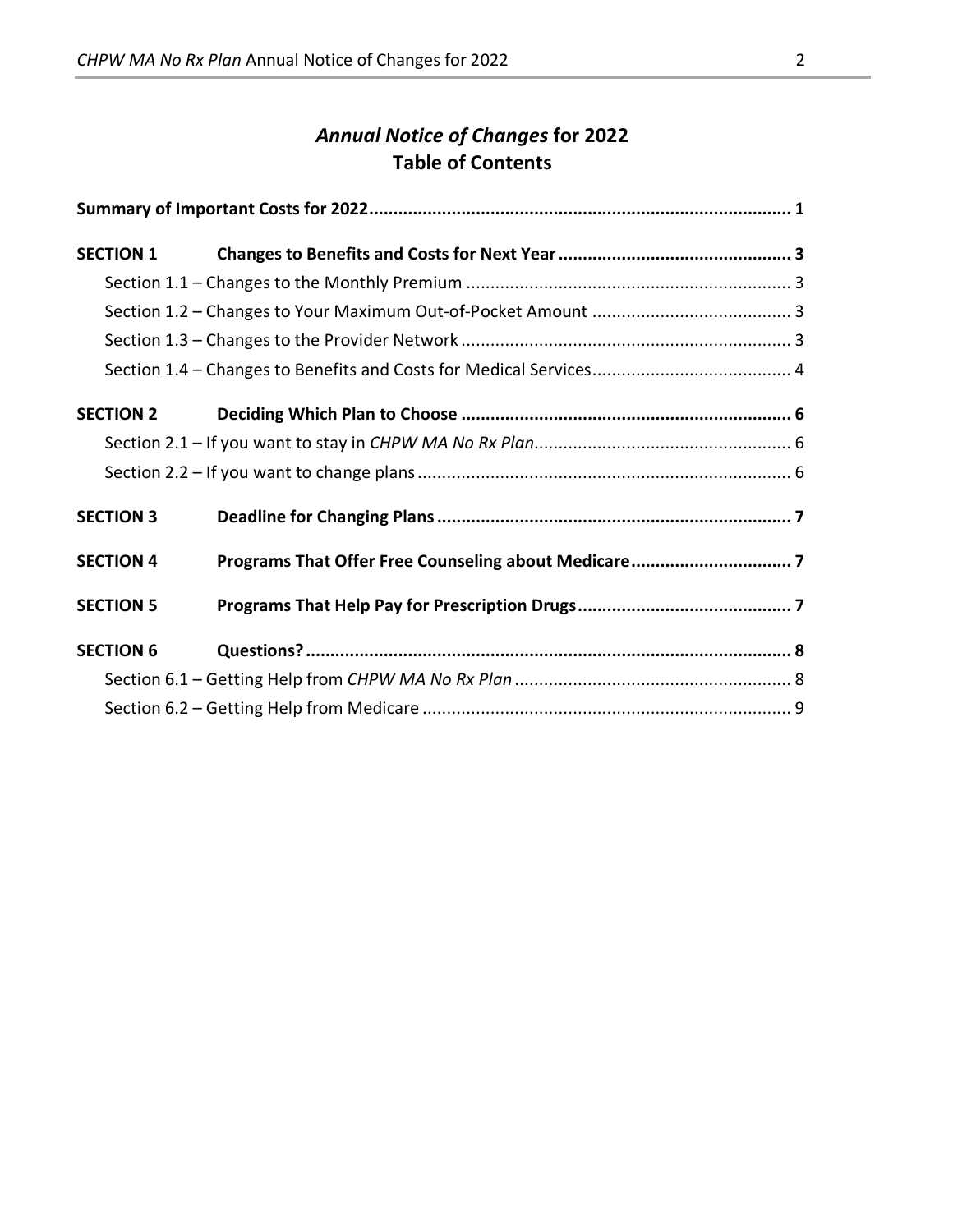## **SECTION 1 Changes to Benefits and Costs for Next Year**

## **Section 1.1 – Changes to the Monthly Premium**

| Cost                                                                                              | 2021 (this year) | 2022 (next year) |
|---------------------------------------------------------------------------------------------------|------------------|------------------|
| <b>Monthly premium</b><br>(You must also continue to pay your<br><b>Medicare Part B premium.)</b> | \$0              | No change        |

## **Section 1.2 – Changes to Your Maximum Out-of-Pocket Amount**

To protect you, Medicare requires all health plans to limit how much you pay "out-of-pocket" during the year. This limit is called the "maximum out-of-pocket amount." Once you reach this amount, you generally pay nothing for covered Part A and Part B services for the rest of the year.

| Cost                                                                                                                                           | 2021 (this year) | 2022 (next year) |
|------------------------------------------------------------------------------------------------------------------------------------------------|------------------|------------------|
| Maximum out-of-pocket amount<br>Your costs for covered medical services<br>(such as copays) count toward your<br>maximum out-of-pocket amount. | \$6,700          | No change        |

# **Section 1.3 – Changes to the Provider Network**

There are changes to our network of providers for next year. An updated *Provider Directory* is located on our website at medicare.chpw.org/member-center/member-resources/providerdirectory/. You may also call Customer Service for updated provider information or to ask us to mail you a *Provider Directory*. **Please review the 2022** *Provider Directory* **to see if your providers (primary care provider, specialists, hospitals, etc.) are in our network**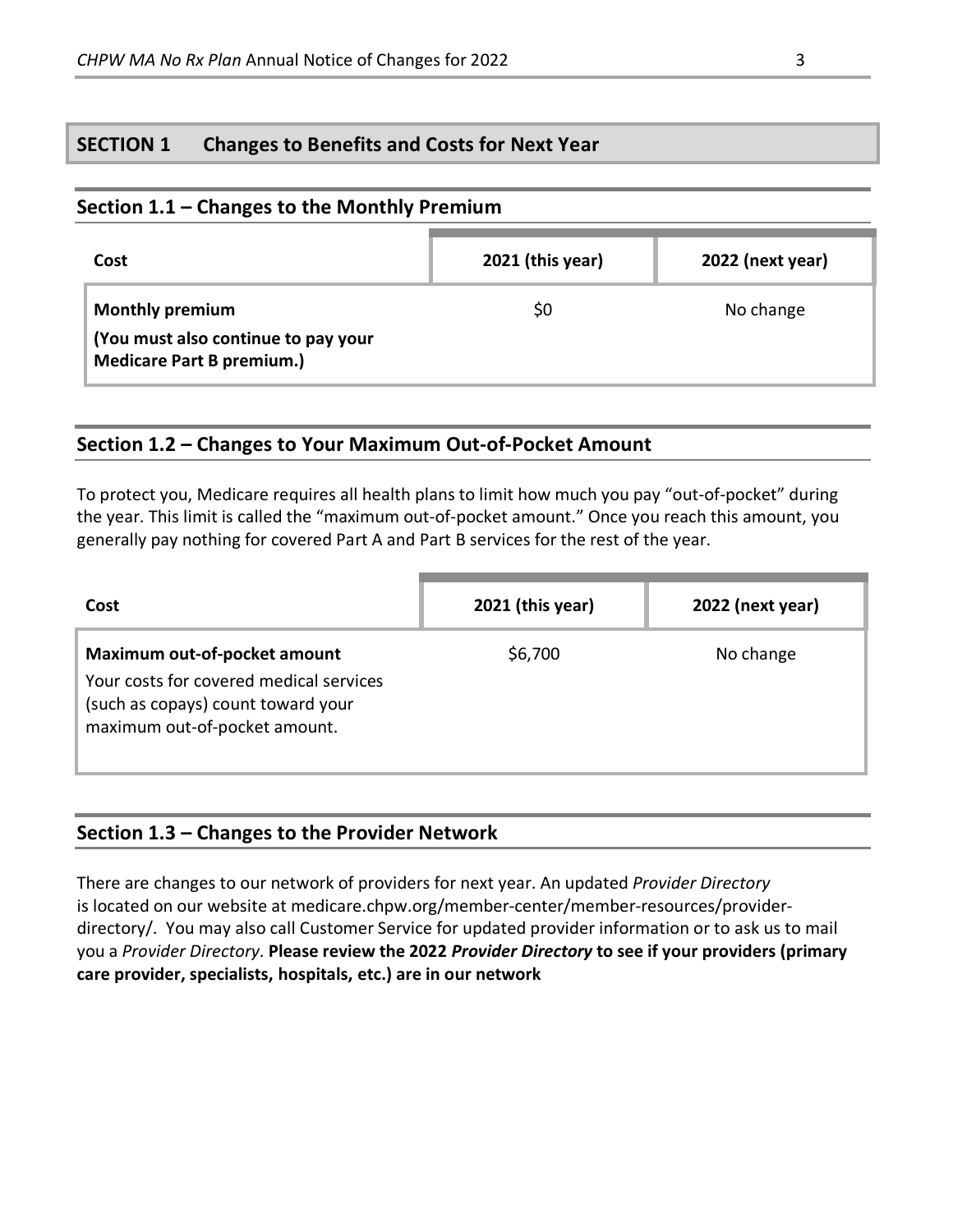It is important that you know that we may make changes to the hospitals, doctors, and specialists (providers) that are part of your plan during the year. There are a number of reasons why your provider might leave your plan but if your doctor or specialist does leave your plan, you have certain rights and protections summarized below:

- Even though our network of providers may change during the year, we must furnish you with uninterrupted access to qualified doctors and specialists
- We will make a good faith effort to provide you with at least 30 days' notice that your provider is leaving our plan so that you have time to select a new provider.
- We will assist you in selecting a new qualified provider to continue managing your health care needs.
- If you are undergoing medical treatment you have the right to request, and we will work with you to ensure, that the medically necessary treatment you are receiving is not interrupted.
- If you believe we have not furnished you with a qualified provider to replace your previous provider or that your care is not being appropriately managed, you have the right to file an appeal of our decision.
- If you find out your doctor or specialist is leaving your plan, please contact us so we can assist you in finding a new provider to manage your care.

# **Section 1.4 – Changes to Benefits and Costs for Medical Services**

We are changing our coverage for certain medical services next year. The information below describes these changes. For details about the coverage and costs for these services, see Chapter 4, *Medical Benefits Chart (what is covered and what you pay)*, in your *2022 Evidence of Coverage.*

## **Opioid treatment program services**

Members of our plan with opioid use disorder (OUD) can receive coverage of services to treat OUD through an Opioid Treatment Program (OTP) which includes the following services:

- U.S. Food and Drug Administration (FDA)-approved opioid agonist and antagonist medicationassisted treatment (MAT) medications.
- Dispensing and administration of MAT medications (if applicable)
- Substance use counseling
- Individual and group therapy
- Toxicology testing
- Intake activities
- Periodic assessments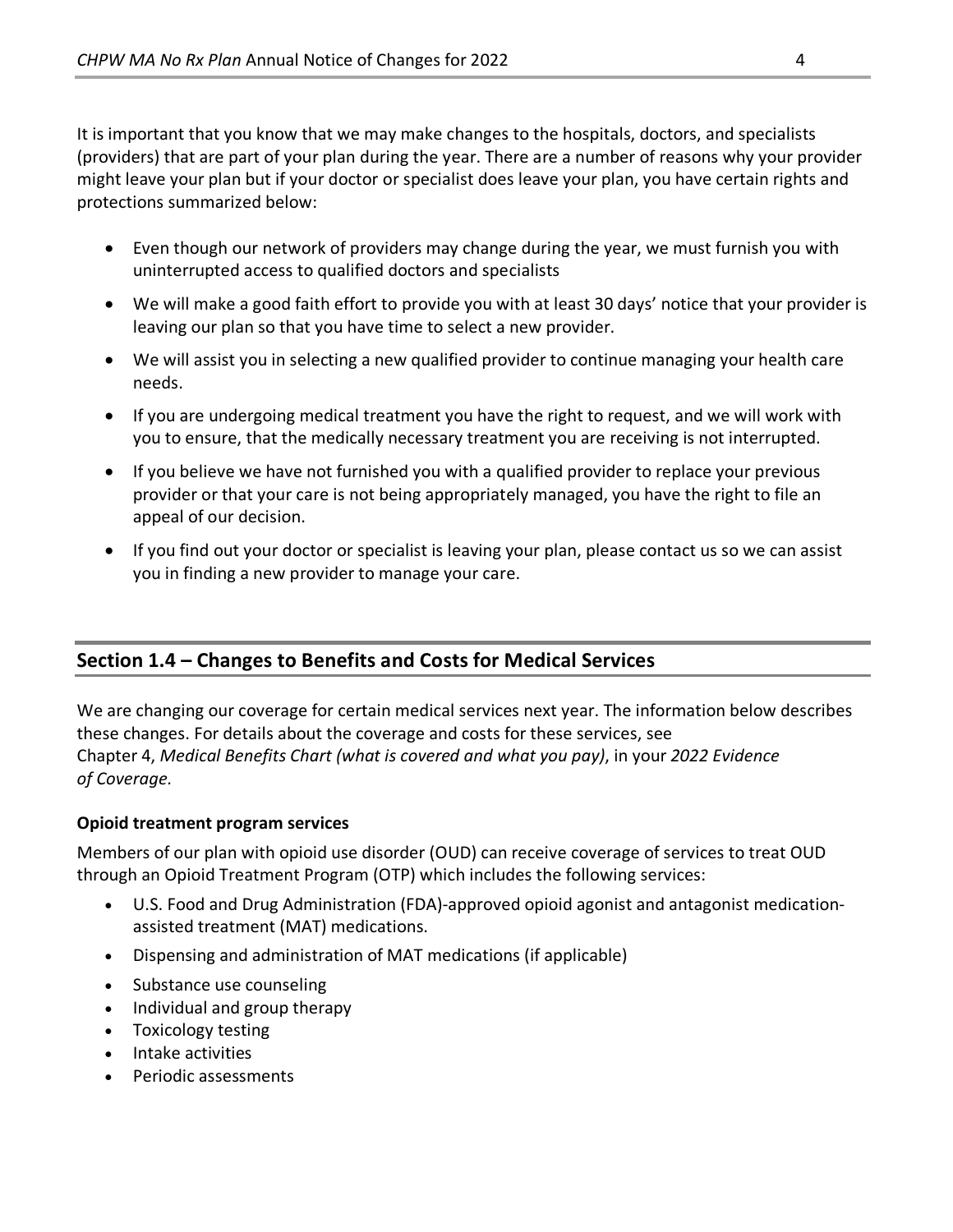| Cost                                                            | 2021 (this year)                                                                                                                                                                          | 2022 (next year)                                                                                                                                                                                                      |
|-----------------------------------------------------------------|-------------------------------------------------------------------------------------------------------------------------------------------------------------------------------------------|-----------------------------------------------------------------------------------------------------------------------------------------------------------------------------------------------------------------------|
| <b>Dental Services</b><br>(Supplemental)                        | You pay nothing for supplemental<br>comprehensive services up to \$500<br>benefit limit per year. There is no limit<br>to supplemental preventive dental<br>services.                     | You pay nothing for supplemental<br>preventive and comprehensive<br>services up to \$850 combined total<br>benefit limit per year.                                                                                    |
|                                                                 | You pay 100% of any costs over the<br>plan benefit limit.                                                                                                                                 | You pay 100% of any costs over the<br>plan benefit limit.                                                                                                                                                             |
| <b>Help with</b><br><b>Certain Chronic</b><br><b>Conditions</b> | To be eligible for any of the no-cost<br>items below, members must be<br>engaged in care management.                                                                                      | To be eligible for any of the no-cost<br>items below, members must be<br>engaged in care management.                                                                                                                  |
|                                                                 | For members with refractory<br>hypertension or hypertension<br>with at least one other chronic<br>condition:<br>\$0 copay for 1 blood<br>pressure monitoring<br>device per year.          | For members with prehypertension,<br>refractory hypertension or<br>hypertension with at least one other<br>chronic<br>condition:<br>\$0 copay for 1 blood<br>pressure monitoring<br>device per year.                  |
|                                                                 | For members with frailty;<br>osteoporosis; history of acute<br>myocardial infarction; angina;<br>Parkinson's; stroke; dementia;<br>COPD; or CHF:<br>\$0 copay for 1<br>Personal Emergency | For members with fall risk; seizures,<br>frailty; osteoporosis; history of acute<br>myocardial infarction; angina;<br>Parkinson's; stroke; dementia; COPD;<br>or CHF:<br>\$0 copay for 1<br><b>Personal Emergency</b> |
|                                                                 | Response System (PERS) per year.                                                                                                                                                          | Response System (PERS) per year.                                                                                                                                                                                      |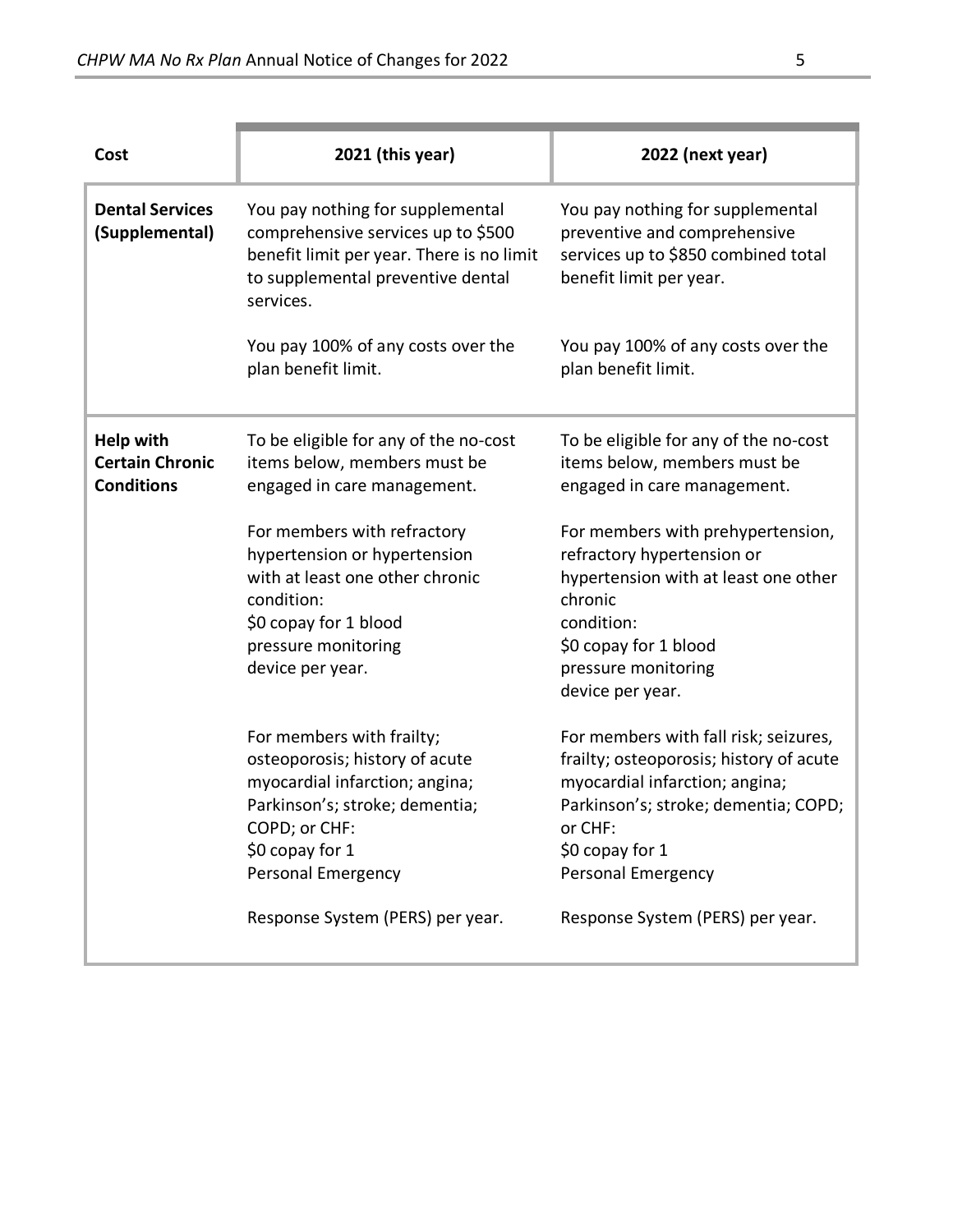## **SECTION 2 Deciding Which Plan to Choose**

## **Section 2.1 – If you want to stay in** *CHPW MA No Rx Plan*

**To stay in our plan you don't need to do anything.** If you do not sign up for a different plan or change to Original Medicare by December 7, you will automatically be enrolled in our *CHPW MA No Rx Plan*.

## **Section 2.2 – If you want to change plans**

We hope to keep you as a member next year but if you want to change for 2022 follow these steps:

#### **Step 1: Learn about and compare your choices**

- You can join a different Medicare health plan timely,
- *-- OR*-- You can change to Original Medicare. If you change to Original Medicare, you will need to decide whether to join a Medicare drug plan. If you do not enroll in a Medicare drug plan, there may be a potential Part D late enrollment penalty.

To learn more about Original Medicare and the different types of Medicare plans, read the *Medicare & You 2022* handbook, call your State Health Insurance Assistance Program (see Section 4), or call Medicare (see Section 6.2).

You can also find information about plans in your area by using the Medicare Plan Finder on the Medicare website. Go to [medicare.gov/plan-compare.](http://www.medicare.gov/plan-compare) **Here, you can find information about costs, coverage, and quality ratings for Medicare plans.**

As a reminder, Community Health Plan of Washington offers other Medicare health plans. These other plans may differ in coverage, monthly premiums, and cost-sharing amounts.

#### **Step 2: Change your coverage**

- To **change to a different Medicare health plan**, enroll in the new plan. You will automatically be disenrolled from *CHPW MA No Rx Plan*.
- To **change to Original Medicare with a prescription drug plan,** enroll in the new drug plan. You will automatically be disenrolled from *CHPW MA No Rx Plan*.
- To **change to Original Medicare without a prescription drug plan**, you must either:
	- $\circ$  Send us a written request to disenroll. Contact Customer Service if you need more information on how to do this. You can call Customer Service at 1-800-942-0247 for additional information. (TTY users should call 711.) Hours are 8:00 a.m. to 8:00 p.m., 7 days a week.
	- o  *or –* Contact **Medicare**, at 1-800-MEDICARE (1-800-633-4227), 24 hours a day, 7 days a week, and ask to be disenrolled. TTY users should call 1-877-486-2048.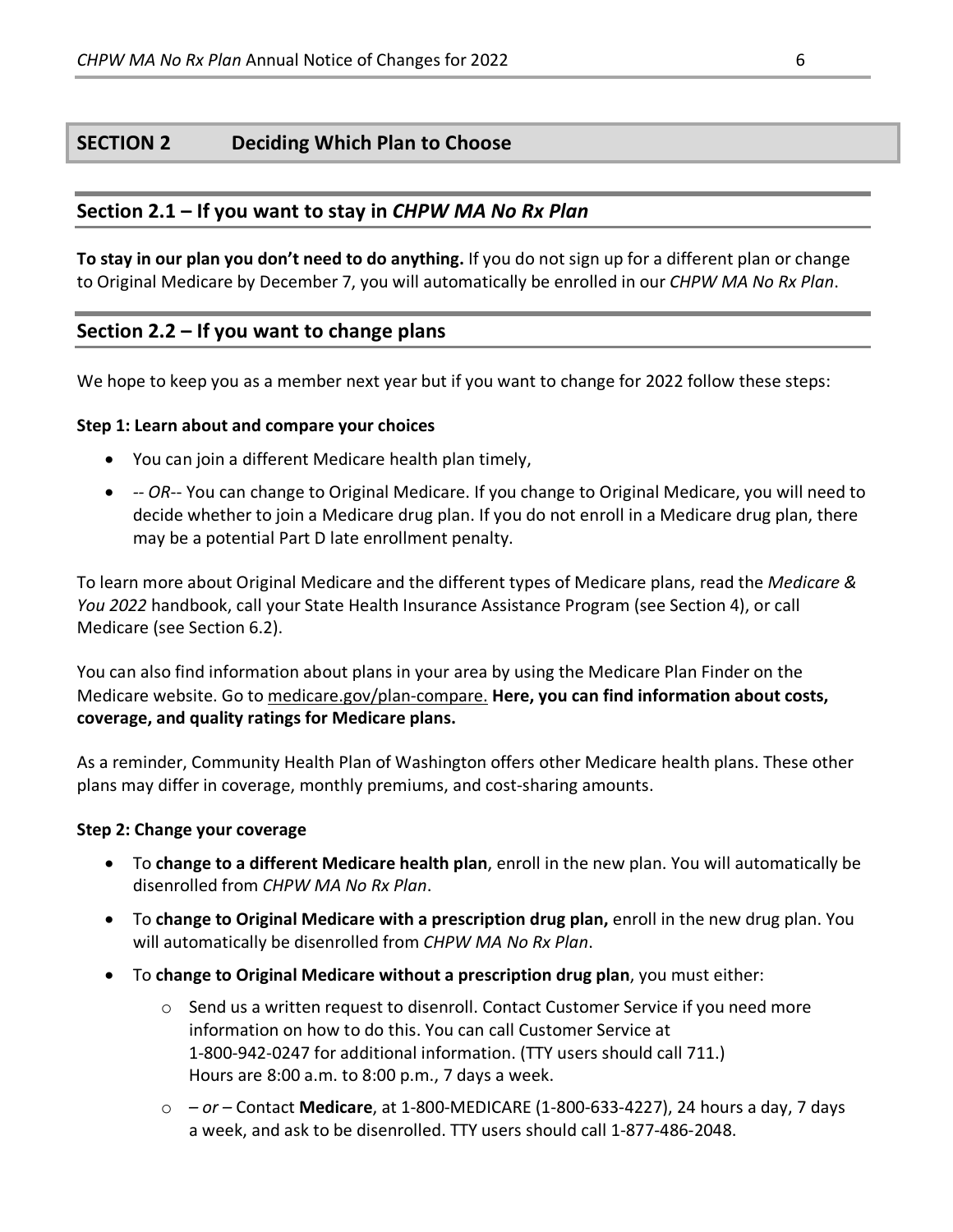# **SECTION 3 Deadline for Changing Plans**

If you want to change to a different plan or to Original Medicare for next year, you can do it from **October 15 until December 7.** The change will take effect on January 1, 2022.

## **Are there other times of the year to make a change?**

In certain situations, changes are also allowed at other times of the year. For example, people with Medicaid, those who get "Extra Help" paying for their drugs, those who have or are leaving employer coverage, and those who move out of the service area may be allowed to make a change at other times of the year. For more information, see Chapter 8, Section 2.3 of the *Evidence of Coverage.*

If you enrolled in a Medicare Advantage plan for January 1, 2022, and don't like your plan choice, you can switch to another Medicare health plan (either with or without Medicare prescription drug coverage) or switch to Original Medicare (either with or without Medicare prescription drug coverage) between January 1 and March 31, 2022. For more information, see Chapter 8, Section 2.2 of the *Evidence of Coverage*.

## **SECTION 4 Programs That Offer Free Counseling about Medicare**

The State Health Insurance Assistance Program (SHIP) is a government program with trained counselors in every state. In Washington, the SHIP is called Statewide Health Insurance Benefits Advisors (SHIBA).

SHIBA is independent (not connected with any insurance company or health plan). It is a state program that gets money from the Federal government to give **free** local health insurance counseling to people with Medicare. SHIBA counselors can help you with your Medicare questions or problems. They can help you understand your Medicare plan choices and answer questions about switching plans. You can call SHIBA at 1-800-562-6900. You can learn more about SHIBA by visiting their website [\(insurance.wa.gov/statewide-health-insurance-benefits-advisors-shiba\)](http://www.insurance.wa.gov/statewide-health-insurance-benefits-advisors-shiba).

# **SECTION 5 Programs That Help Pay for Prescription Drugs**

You may qualify for help paying for prescription drugs. Below we list different kinds of help:

- **"Extra Help" from Medicare.** People with limited incomes may qualify for "Extra Help" to pay for their prescription drug costs. If you qualify, Medicare could pay up to 75% or more of your drug costs including monthly prescription drug premiums, annual deductibles, and coinsurance. Additionally, those who qualify will not have a coverage gap or late enrollment penalty. Many people are eligible and don't even know it. To see if you qualify, call:
	- $\circ$  1-800-MEDICARE (1-800-633-4227). TTY users should call 1-877-486-2048, 24 hours a day/7 days a week;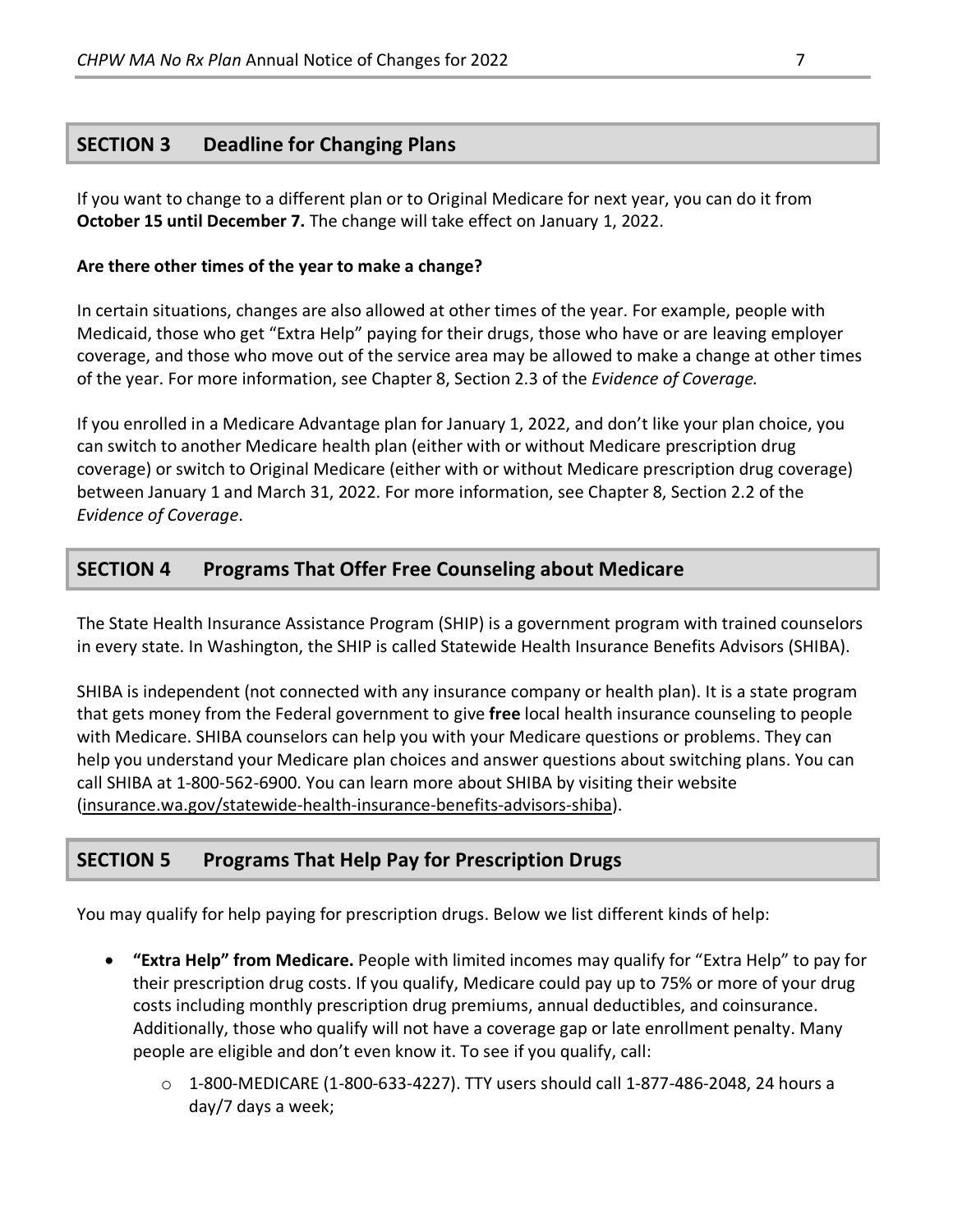- o The Social Security Office at 1-800-772-1213 between 7 am and 7 pm, Monday through Friday. TTY users should call, 1-800-325-0778 (applications); or
- o Your State Medicaid Office (applications).
- **Help from your state's pharmaceutical assistance program.** *Washington* has a program called Washington State Health Insurance Pool (WSHIP) that helps people pay for prescription drugs based on their financial need, age, or medical condition*.* To learn more about the program, check with your State Health Insurance Assistance Program (the name and phone numbers for this organization are in Section 4 of this booklet)*.*
- **What if you have coverage from an AIDS Drug Assistance Program (ADAP)?** The AIDS Drug Assistance Program (ADAP) helps ADAP-eligible individuals living with HIV/AIDS have access to life-saving HIV medications. Medicare Part D prescription drugs that are also covered by ADAP qualify for prescription cost-sharing assistance through the Washington State Early Intervention Program (EIP). Note: To be eligible for the ADAP operating in your State, individuals must meet certain criteria, including proof of State residence and HIV status, low income as defined by the State, and uninsured/under-insured status.

If you are currently enrolled in an ADAP, it can continue to provide you with Medicare Part D prescription cost-sharing assistance for drugs on the ADAP formulary. In order to be sure you continue receiving this assistance, please notify your local ADAP enrollment worker of any changes in your Medicare Part D plan name or policy number.

For information on eligibility criteria, covered drugs, or how to enroll in the program, please call the EIP at 1-877-376-9316 or email [Ask.EIP@doh.wa.gov.](mailto:Ask.EIP@doh.wa.gov)

# **SECTION 6 Questions?**

# **Section 6.1 – Getting Help from** *CHPW MA No Rx Plan*

Questions? We're here to help. Please call Customer Service at 1-800-942-0247 Customer Service. (TTY only, dial 711.) We are available for phone calls 7 days a week, from 8:00 a.m. to 8:00 p.m. Calls to these numbers are free.

## **Read your 2022** *Evidence of Coverage* **(it has details about next year's benefits and costs)**

This *Annual Notice of Changes* gives you a summary of changes in your benefits and costs for 2022. For details, look in the 2022 *Evidence of Coverage* for *CHPW MA No Rx Plan.* The *Evidence of Coverage* is the legal, detailed description of your plan benefits. It explains your rights and the rules you need to follow to get covered services and prescription drugs. A copy of the *Evidence of Coverage* is located on our website at medicare.chpw.org/. You may also call Customer Service to ask us to mail you an *Evidence of Coverage*.